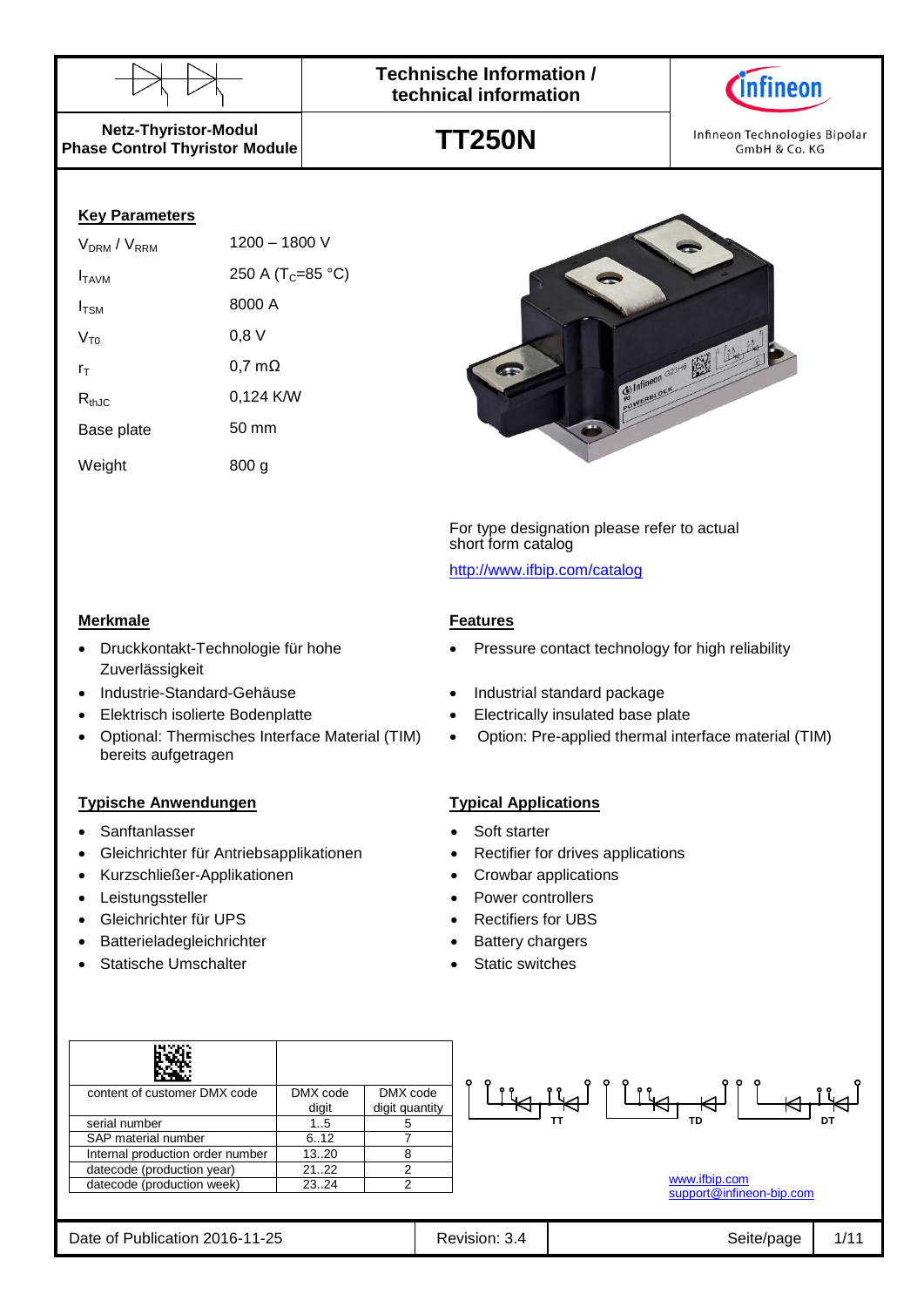

**Netz-Thyristor-Modul Phase Control Thyristor Module**

### **Technische Information / technical information**



# **TT250N**

Infineon Technologies Bipolar GmbH & Co. KG

|                                                                                                                                                                | <b>TT250N</b>                                                                                                                               | <b>TD250N</b>                       | <b>DT250N</b>                                      |                    |
|----------------------------------------------------------------------------------------------------------------------------------------------------------------|---------------------------------------------------------------------------------------------------------------------------------------------|-------------------------------------|----------------------------------------------------|--------------------|
| Elektrische Eigenschaften / Electrical properties<br>Höchstzulässige Werte / Maximum rated values                                                              | TT250N16KOF_TIM                                                                                                                             | TD250N16KOF_TIM                     |                                                    |                    |
| Periodische Vorwärts- und Rückwärts-Spitzensperrspannung $T_{vi} = -40^{\circ}$ C T <sub>vimax</sub><br>repetitive peak forward off-state and reverse voltages |                                                                                                                                             | V <sub>DRM</sub> , V <sub>RRM</sub> | 1400 V<br>1200<br>1800 V<br>1600                   |                    |
| Vorwärts-Stoßspitzensperrspannung<br>non-repetitive peak forward off-state voltage                                                                             | $T_{vi} = -40^{\circ}C T_{vi max}$                                                                                                          | V <sub>DSM</sub>                    | 1400 V<br>1200<br>1600<br>1800 V                   |                    |
| Rückwärts-Stoßspitzensperrspannung<br>non-repetitive peak reverse voltage                                                                                      | $T_{vi}$ = +25°C $T_{vi \, max}$                                                                                                            | $\rm V_{\rm RSM}$                   | 1500 V<br>1300<br>1900 V<br>1700                   |                    |
| Durchlaßstrom-Grenzeffektivwert<br>maximum RMS on-state current                                                                                                |                                                                                                                                             | $I_{TRMSM}$                         | 410 A                                              |                    |
| Dauergrenzstrom<br>average on-state current                                                                                                                    | $T_c = 85^{\circ}$ C<br>$T_c = 82$ °C                                                                                                       | $I_{TAVM}$                          | 250 A                                              |                    |
| Stoßstrom-Grenzwert<br>surge current                                                                                                                           | $T_{\rm vj} = 25^{\circ}C$ , $t_{\rm P} = 10$ ms<br>$T_{vj} = T_{vj \max}$ , $t_P = 10 \text{ms}$                                           | $I_{TSM}$                           | 8000 A<br>7000 A                                   |                    |
| Grenzlastintegral<br>l <sup>2</sup> t-value                                                                                                                    | $T_{vi} = 25^{\circ}C$ , $t_P = 10$ ms<br>$T_{\rm vj} = T_{\rm vj \, max}$ , t <sub>P</sub> = 10ms                                          | 2t                                  | 320000 A <sup>2</sup> s<br>245000 A <sup>2</sup> s |                    |
| Kritische Stromsteilheit<br>critical rate of rise of on-state current                                                                                          | <b>DIN IEC 747-6</b><br>$f = 50$ Hz, $i_{GM} = 1$ A, $di_G/dt = 1$ A/µs                                                                     | $(diT/dt)cr$                        |                                                    | 150 $A/\mu s$      |
| Kritische Spannungssteilheit<br>critical rate of rise of off-state voltage                                                                                     | $T_{\rm vj} = T_{\rm vj \, max}$ , $V_{\rm D} = 0.67 \; V_{\rm DRM}$<br>6.Kennbuchstabe / 6 <sup>th</sup> letter F                          | $(dv_D/dt)_{cr}$                    | 1000 V/µs                                          |                    |
| Charakteristische Werte / Characteristic values                                                                                                                |                                                                                                                                             |                                     |                                                    |                    |
| Durchlaßspannung<br>on-state voltage                                                                                                                           | $T_{vi} = T_{vi \, max}$ , $i_T = 800 \, \text{A}$                                                                                          | $V_T$                               | $1,5$ V<br>max.                                    |                    |
| Schleusenspannung<br>threshold voltage                                                                                                                         | $T_{vj} = T_{vj \, max}$                                                                                                                    | $V_{(TO)}$                          | $0,8$ V<br>max.                                    |                    |
| Ersatzwiderstand<br>slope resistance                                                                                                                           | $T_{vi} = T_{vi \, max}$                                                                                                                    | $r_T$                               | 0,7<br>max.                                        | $m\Omega$          |
| Zündstrom<br>gate trigger current                                                                                                                              | $T_{vi} = 25^{\circ}C$ , $v_D = 12V$                                                                                                        | $I_{GT}$                            | 200 mA<br>max.                                     |                    |
| Zündspannung<br>gate trigger voltage                                                                                                                           | $T_{vi} = 25^{\circ}C$ , $v_D = 12V$                                                                                                        | V <sub>GT</sub>                     | max.                                               | 2V                 |
| Nicht zündender Steuerstrom<br>gate non-trigger current                                                                                                        | $T_{vj} = T_{vj \max}$ , $v_D = 12V$<br>$T_{vi} = T_{vi \, max}$ , $V_D = 0.5 V_{DRM}$                                                      | l <sub>GD</sub>                     | max.<br>max.                                       | $10 \,$ mA<br>5 mA |
| Nicht zündende Steuerspannung<br>gate non-trigger voltage                                                                                                      | $T_{\rm vj} = T_{\rm vj \, max}$ , $V_{\rm D} = 0.5$ $V_{\rm DRM}$                                                                          | $\mathsf{V}_{\mathsf{GD}}$          | $0,2$ V<br>max.                                    |                    |
| Haltestrom<br>holding current                                                                                                                                  | $T_{vi} = 25^{\circ}C$ , $v_D = 12V$ , $R_A = 1\Omega$                                                                                      | $\mathsf{I}_{\mathsf{H}}$           | $300 \, \text{m}$ A<br>max.                        |                    |
| Einraststrom<br>latching current                                                                                                                               | $T_{\rm{vj}} = 25^{\circ}C$ , $v_D = 12V$ , $R_{\rm{GK}} \ge 10\Omega$<br>$i_{GM}$ = 1A, di <sub>G</sub> /dt = 1A/µs, t <sub>g</sub> = 20µs | $\mathsf{I}_\mathsf{L}$             | 1200 mA<br>max.                                    |                    |
| Vorwärts- und Rückwärts-Sperrstrom<br>forward off-state and reverse current                                                                                    | $T_{vi} = T_{vi \, max}$<br>$v_D = V_{DRM}$ , $v_R = V_{RRM}$                                                                               | i <sub>D</sub> , i <sub>R</sub>     | max.                                               | 50 mA              |
| Zündverzug<br>gate controlled delay time                                                                                                                       | <b>DIN IEC 747-6</b><br>$T_{\rm{vj}} = 25^{\circ}C$ , $i_{\rm{GM}} = 1A$ , $di_{\rm{G}}/dt = 1A/\mu s$                                      | $t_{\rm gd}$                        | max.                                               | $3 \mu s$          |

| prepared by: AG   |  | date of publication:   2016-11-25 |  |
|-------------------|--|-----------------------------------|--|
| approved by:   MS |  | revision:                         |  |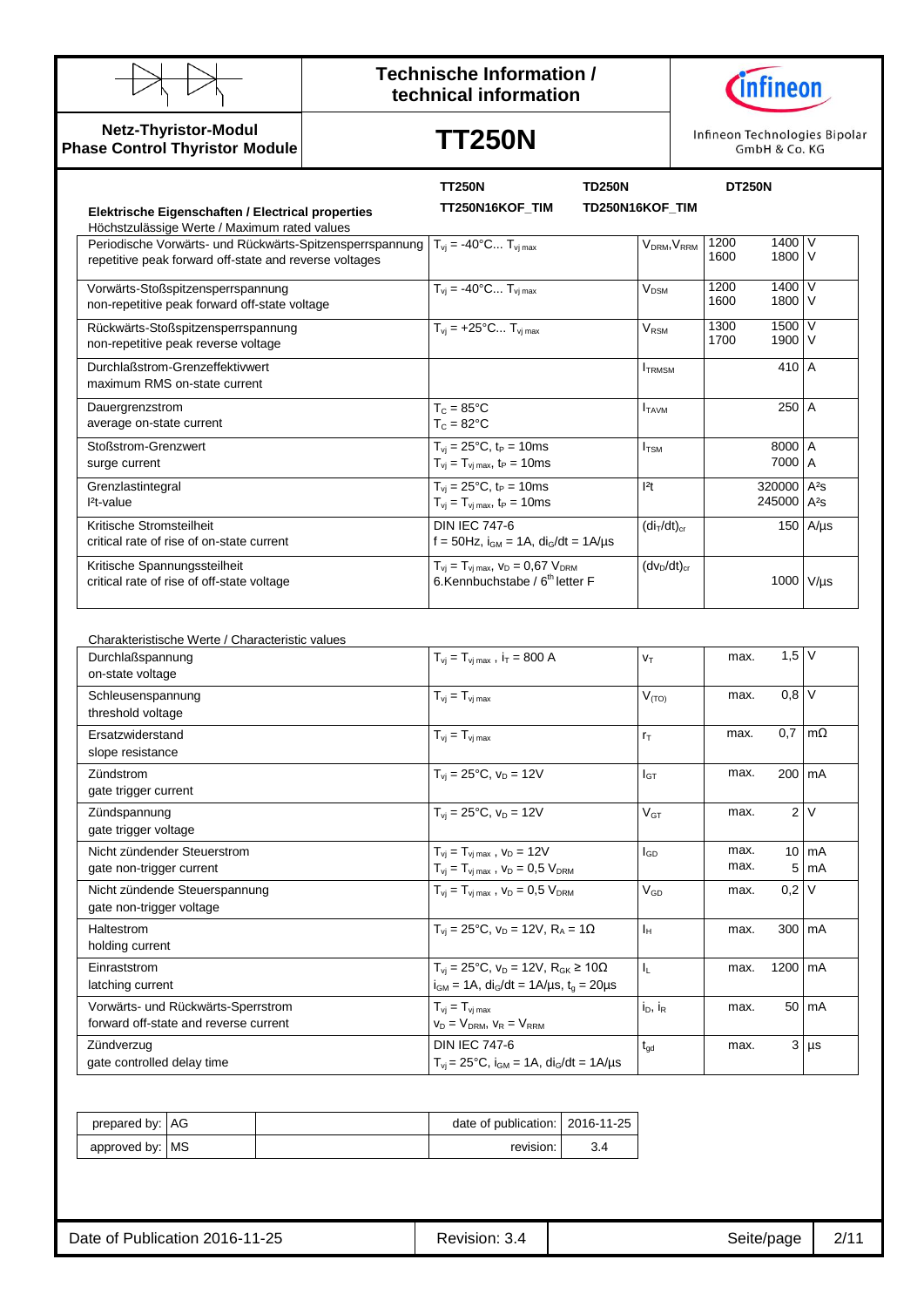

### **Technische Information / technical information**



#### **Netz-Thyristor-Modul Phase Control Thyristor Module**

**TT250N**

Infineon Technologies Bipolar GmbH & Co. KG

| Elektrische Eigenschaften / Electrical properties<br>Charakteristische Werte / Characteristic values |                                                                                                                                                                                                                                                    |                   |      |               |          |
|------------------------------------------------------------------------------------------------------|----------------------------------------------------------------------------------------------------------------------------------------------------------------------------------------------------------------------------------------------------|-------------------|------|---------------|----------|
| Freiwerdezeit<br>circuit commutated turn-off time                                                    | $T_{vi} = T_{vi \text{ max}}$ , $i_{TM} = I_{TAVM}$<br>$V_{\text{RM}}$ = 100 V, $V_{\text{DM}}$ = 0.67 $V_{\text{DRM}}$<br>$dv_D/dt = 20 \text{ V/}\mu\text{s}, -di_T/dt = 10 \text{ A/}\mu\text{s}$<br>5.Kennbuchstabe / 5 <sup>th</sup> letter O |                   | typ. | $250$ $\mu$ s |          |
| Isolations-Prüfspannung<br>insulation test voltage                                                   | RMS, $f = 50$ Hz, $t = 1$ min<br>RMS, $f = 50$ Hz, $t = 1$ sec                                                                                                                                                                                     | V <sub>ISOL</sub> |      | $3.0$ kV      | $3.6$ kV |

#### **Thermische Eigenschaften / Thermal properties**

| Innerer Wärmewiderstand                        | pro Modul / per Module, $\Theta = 180^\circ \sin   R_{thJC}$ |                             | max. | 0,065 K/W             |              |
|------------------------------------------------|--------------------------------------------------------------|-----------------------------|------|-----------------------|--------------|
| thermal resistance, junction to case           | pro Zweig / per arm, $\Theta$ = 180 $^{\circ}$ sin           |                             | max. | $0,13$ K/W            |              |
|                                                | pro Modul / per Module, DC                                   |                             | max. | 0,062 K/W             |              |
|                                                | pro Zweig / per arm, DC                                      |                             | max. | $0,124$ K/W           |              |
| Ubergangs-Wärmewiderstand                      | pro Modul / per Module                                       | $R_{thCH}$                  | max. | 0,02 K/W              |              |
| thermal resistance, case to heatsink           | pro Zweig / per arm                                          |                             | max. | $0,04$ K/W            |              |
| Übergangs-Wärmewiderstand mit TIM              | pro Modul / per Module                                       |                             | max. | $0.015$ K/W           |              |
| thermal resistance, case to heatsink, with TIM | pro Zweig / per arm                                          |                             | max. | $0.030$ K/W           |              |
| Höchstzulässige Sperrschichttemperatur         |                                                              | $T_{\rm vi\,max}$           |      | 125                   | $^{\circ}$ C |
| maximum junction temperature                   |                                                              |                             |      |                       |              |
| Betriebstemperatur                             |                                                              | ${\mathsf T}_{\text{c op}}$ |      | $-40+125$ $\degree$ C |              |
| operating temperature                          |                                                              |                             |      |                       |              |
| Lagertemperatur                                |                                                              | $T_{\text{stg}}$            |      | $-40+130$ °C          |              |
| storage temperature                            |                                                              |                             |      |                       |              |
| Lagertemperatur mit TIM                        |                                                              |                             |      | $+5+50$ $^{\circ}$ C  |              |
| storage temperature with TIM                   |                                                              |                             |      |                       |              |

#### **Mechanische Eigenschaften / Mechanical properties**

| Gehäuse, siehe Anlage                       |                                           |                |      | Seite 4     |                  |
|---------------------------------------------|-------------------------------------------|----------------|------|-------------|------------------|
| case, see annex                             |                                           |                |      | page 4      |                  |
| Si-Element mit Druckkontakt                 |                                           |                |      |             |                  |
| Si-pellet with pressure contact             |                                           |                |      |             |                  |
| Innere Isolation                            | Basisisolierung (Schutzklasse 1, EN61140) |                |      | <b>AIN</b>  |                  |
| internal insulation                         | Basic insulation (class 1, IEC61140)      |                |      |             |                  |
| Anzugsdrehmoment für mechanische Anschlüsse | Toleranz / Tolerance ± 15%                | M <sub>1</sub> |      | 5           | Nm               |
| mounting torque                             |                                           |                |      |             |                  |
| Anzugsdrehmoment für elektrische Anschlüsse | Toleranz / Tolerance ± 10%                | M <sub>2</sub> |      | 12          | Nm               |
| terminal connection torque                  |                                           |                |      |             |                  |
| Steueranschlüsse                            | DIN 46 244                                |                |      | A 2,8 x 0,8 |                  |
| control terminals                           |                                           |                |      |             |                  |
| Gewicht                                     |                                           | G              | typ. | 800         | g                |
| weight                                      |                                           |                |      |             |                  |
| Kriechstrecke                               |                                           |                |      | $\Omega$    | mm               |
| creepage distance                           |                                           |                |      |             |                  |
| Schwingfestigkeit                           | $f = 50$ Hz                               |                |      | 50          | m/s <sup>2</sup> |
| vibration resistance                        |                                           |                |      |             |                  |
|                                             | file-No.                                  |                |      | E 83335     |                  |
|                                             |                                           |                |      |             |                  |
|                                             |                                           |                |      |             |                  |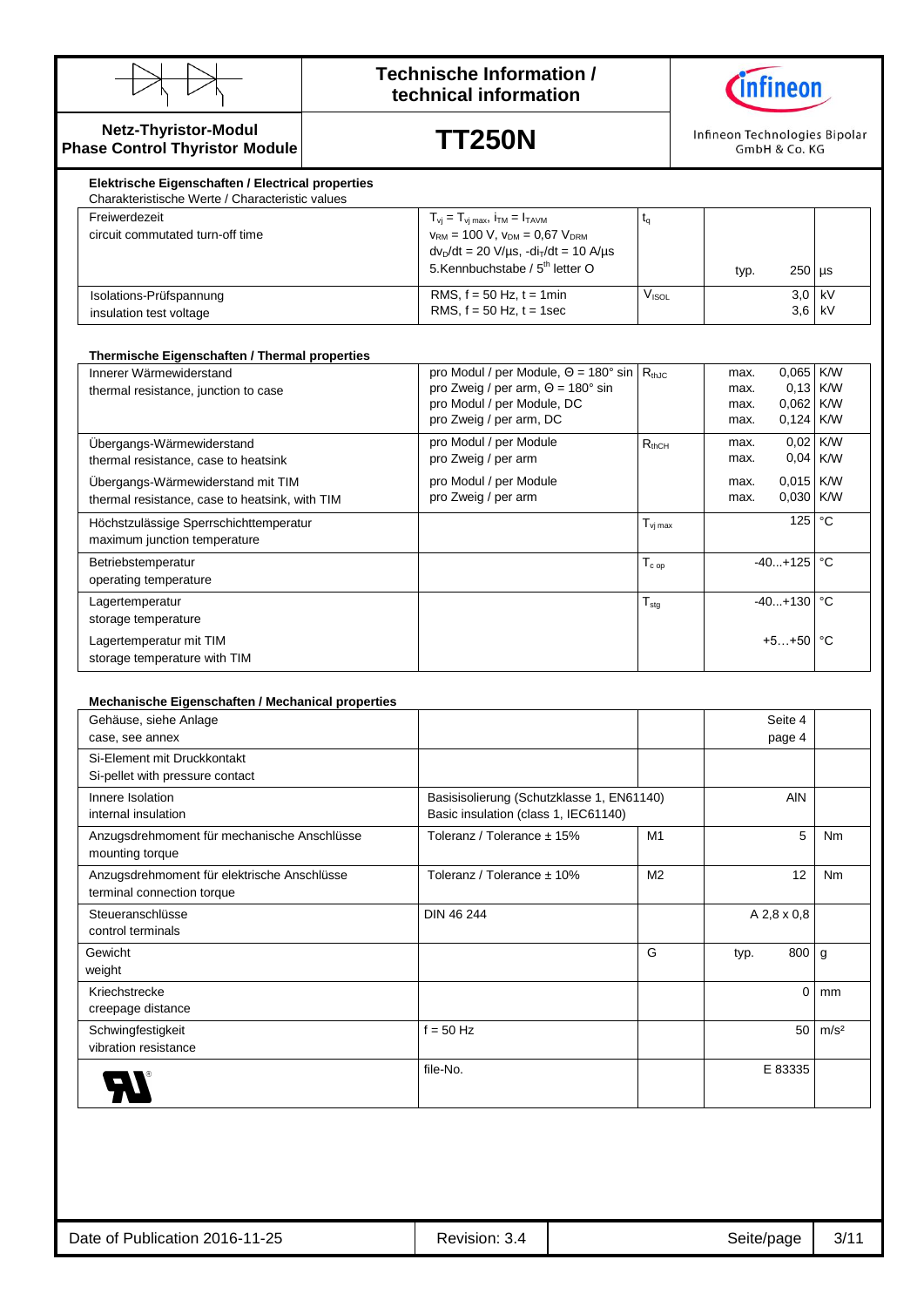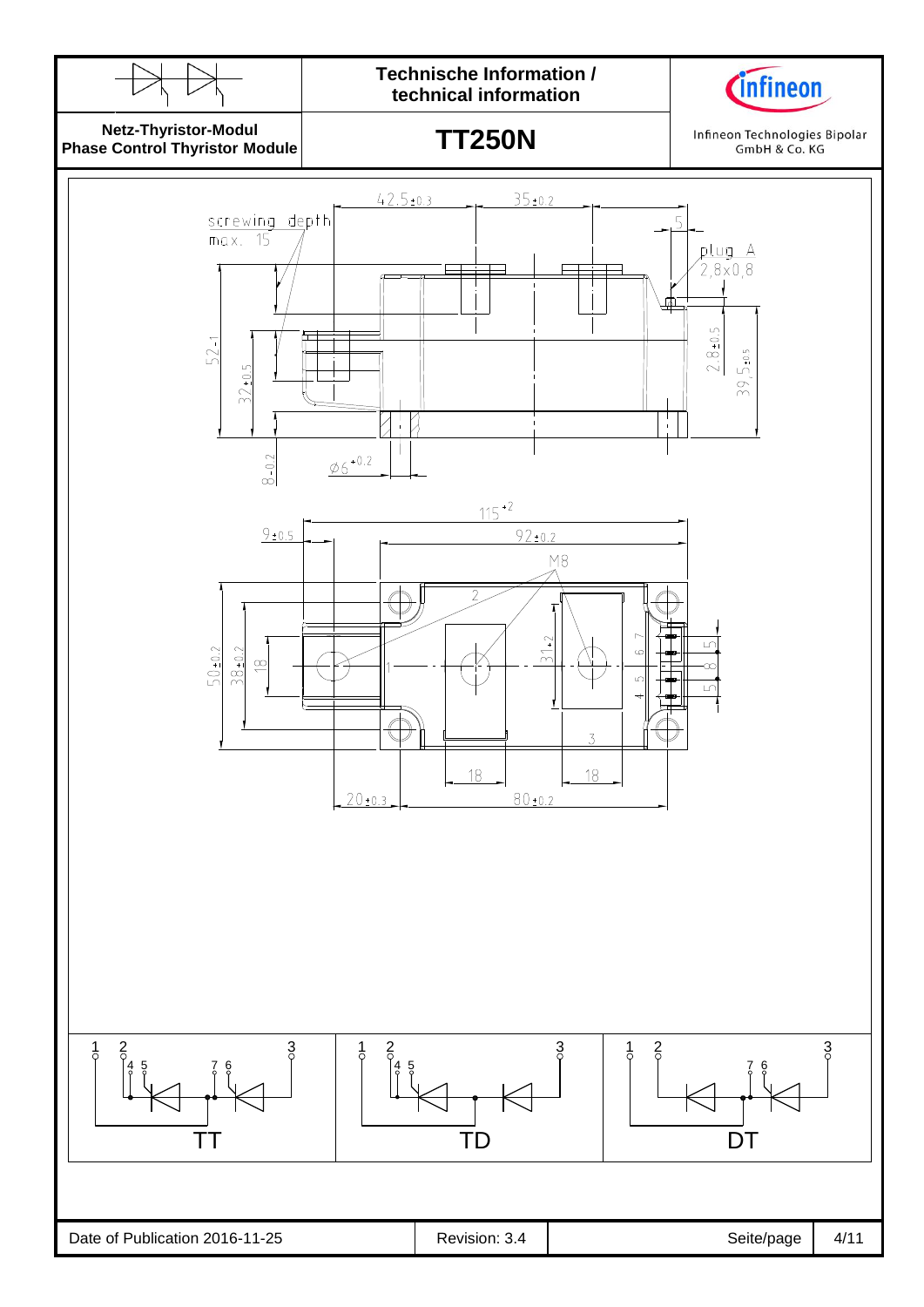

## **Technische Information / technical information**



**Netz-Thyristor-Modul Phase Control Thyristor Module**

**TT250N**

Infineon Technologies Bipolar GmbH & Co. KG

| Analytische Elemente des transienten Wärmewiderstandes $Z_{th,0}$ für DC<br>Analytical elements of transient thermal impedance $Z_{thJC}$ for DC |        |        |        |        |        |                 |   |
|--------------------------------------------------------------------------------------------------------------------------------------------------|--------|--------|--------|--------|--------|-----------------|---|
| Pos. n                                                                                                                                           |        | 2      | 3      | 4      | 5      | $6\phantom{1}6$ | 7 |
| $R_{\text{thn}}$ [K/W]                                                                                                                           | 0,0426 | 0,0429 | 0,0257 | 0,0097 | 0,0031 |                 |   |
| $T_n$ [S]                                                                                                                                        | 3,06   | 0,61   | 0,11   | 0,008  | 0,0009 |                 |   |
| $Z_{thJC} = \sum_{n=1}^{n_{max}} R_{thn} \left( 1 - e^{\frac{-t}{\tau_n}} \right)$<br>Analytische Funktion / Analytical function:                |        |        |        |        |        |                 |   |

**Erhöhung des Zth DC bei Sinus und Rechteckströmen mit unterschiedlichen Stromflusswinkeln Θ Rise of Zth DC for sinewave and rectangular current with different current conduction angles Θ ΔZth Θ rec / ΔZth Θ sin**

|                                                | $\Theta = 180^\circ$ | $\Theta = 120^\circ$ | $\Theta = 90^\circ$ | $\Theta = 60^\circ$ | $\Theta = 30^\circ$ |
|------------------------------------------------|----------------------|----------------------|---------------------|---------------------|---------------------|
| $\Delta Z_{\text{th}}$ $_{\odot}$ rec<br>[K/W] | 0,01007              | 0,01655              | 0,02161             | 0,02981             | 0,04541             |
| $\Delta Z_{\text{th}}$ $_{\odot}$ sin<br>[K/W] | 0,00601              | 0,00869              | 0,01236             | 0,01905             | 0,03519             |

 $Z_{\text{th}} \odot \text{rec} = Z_{\text{th DC}} + \Delta Z_{\text{th}} \odot \text{rec}$  $Z_{th\,\Theta\,\text{sin}} = Z_{th\,\text{DC}} + \Delta Z_{th\,\Theta\,\text{sin}}$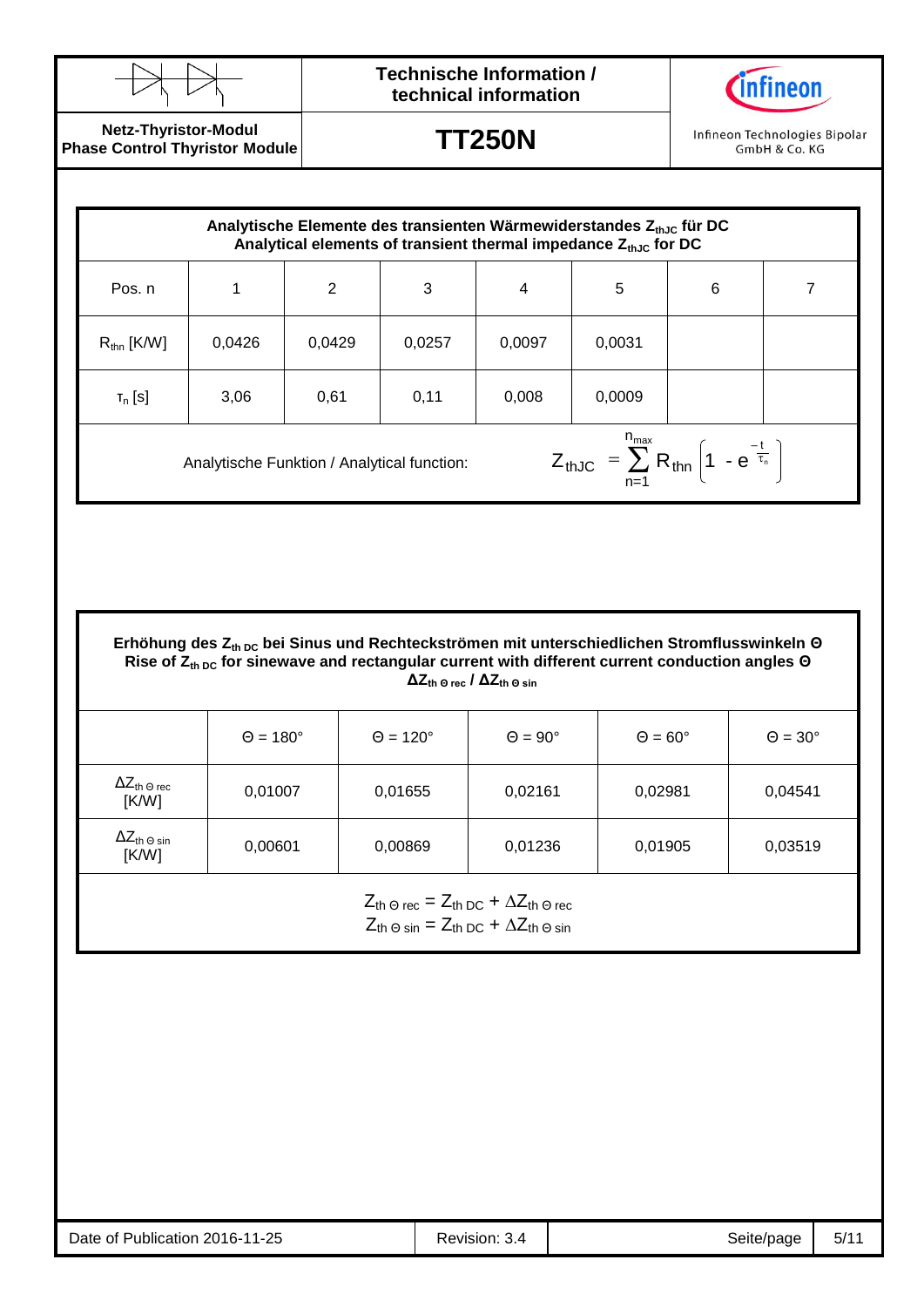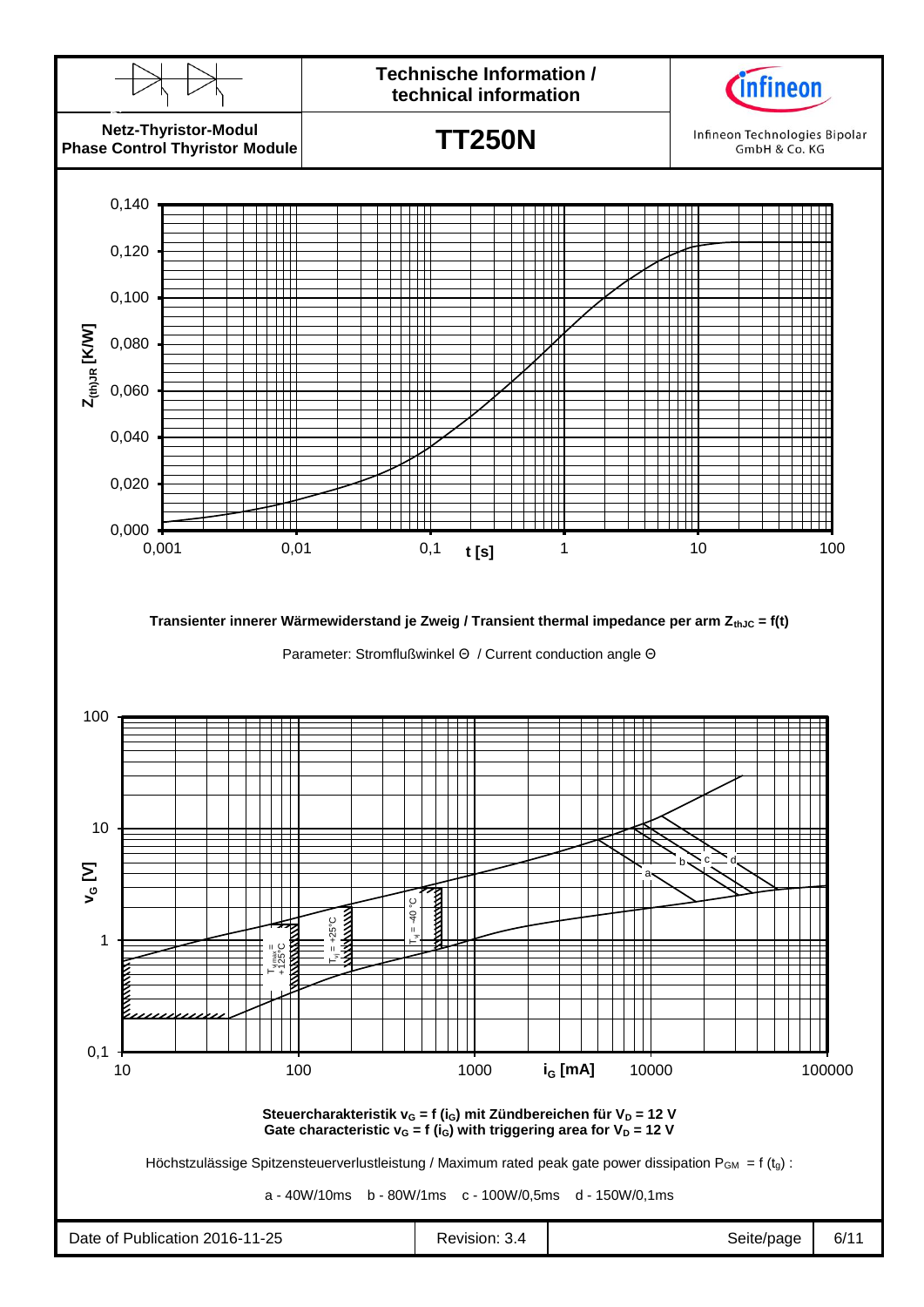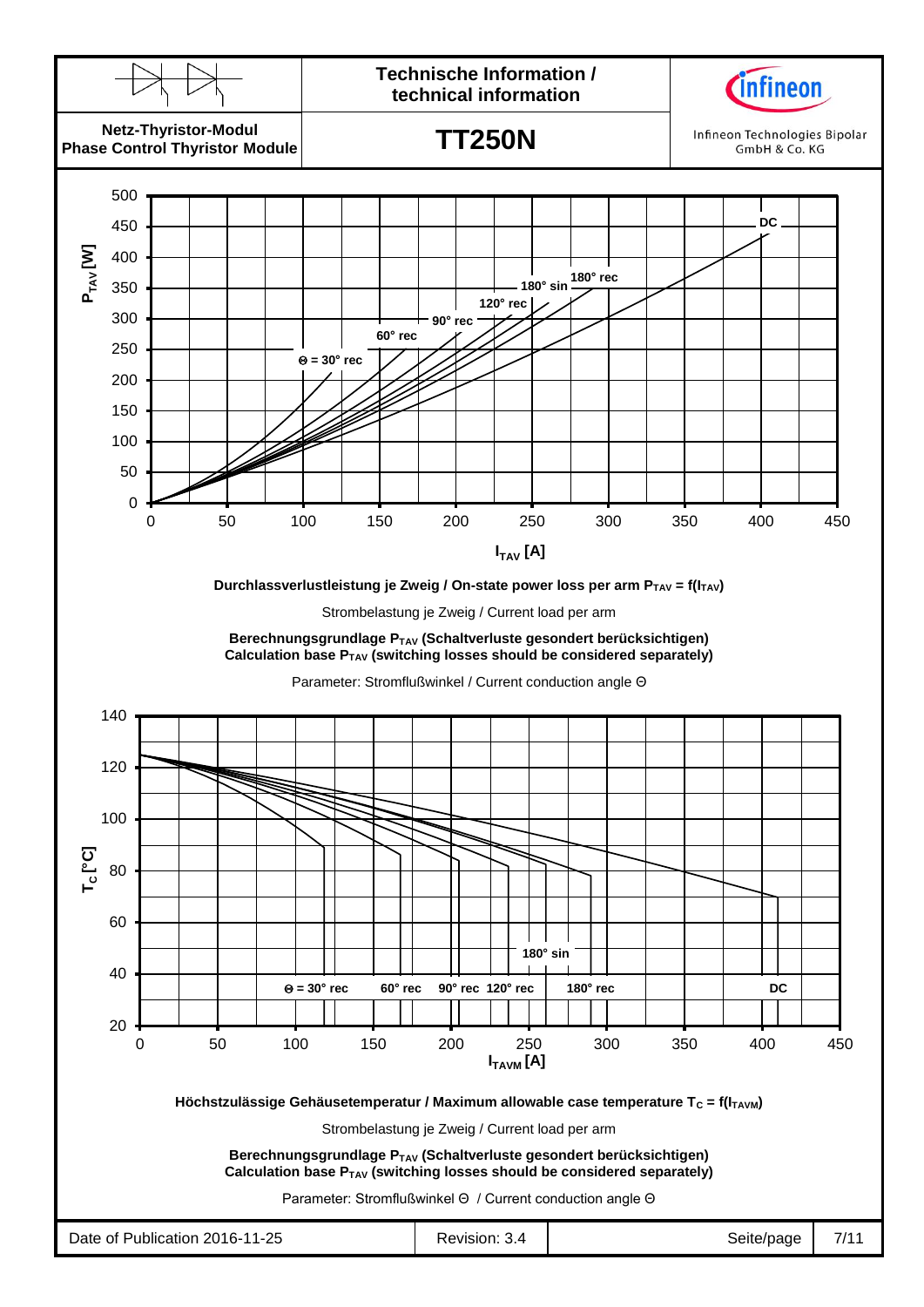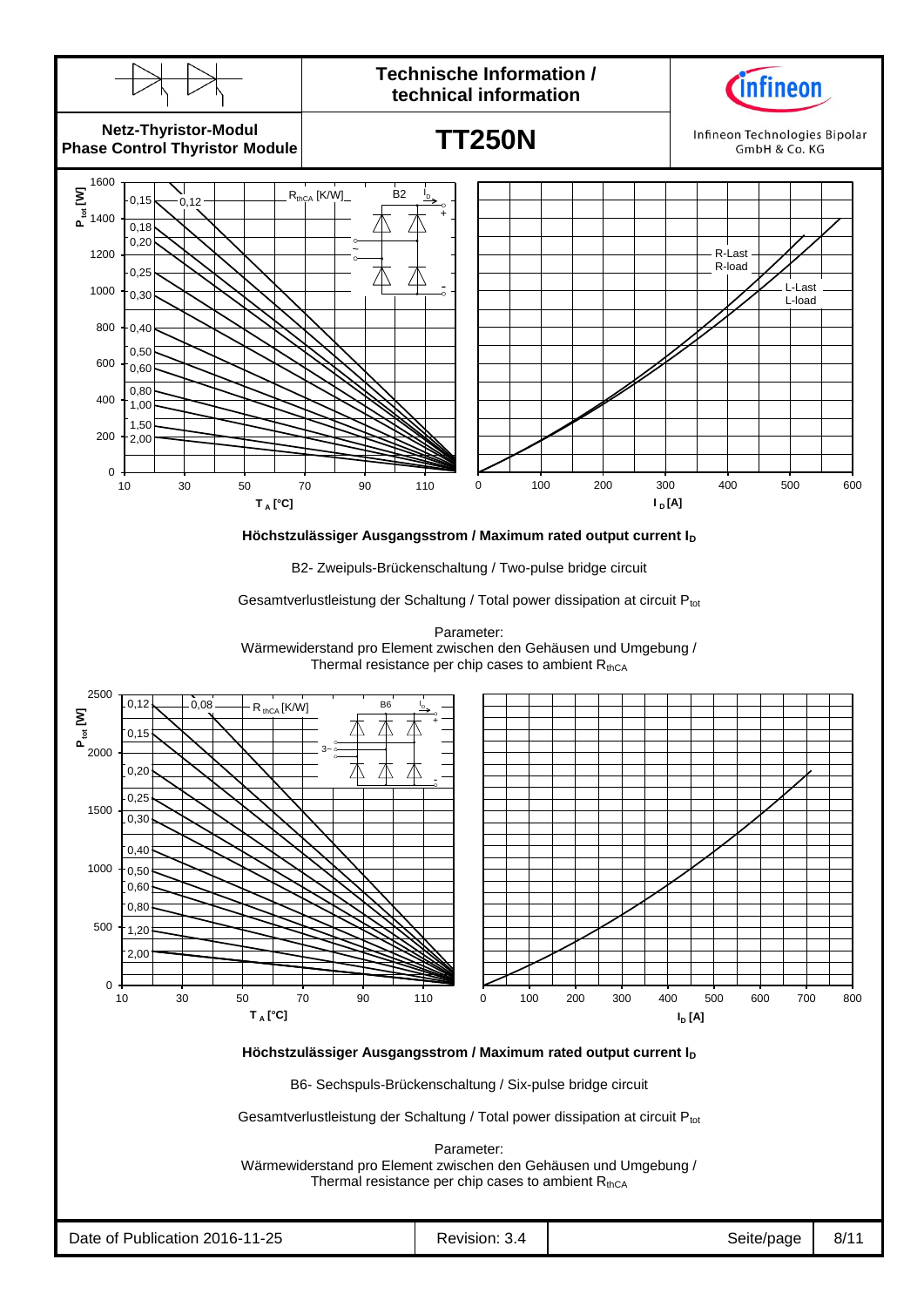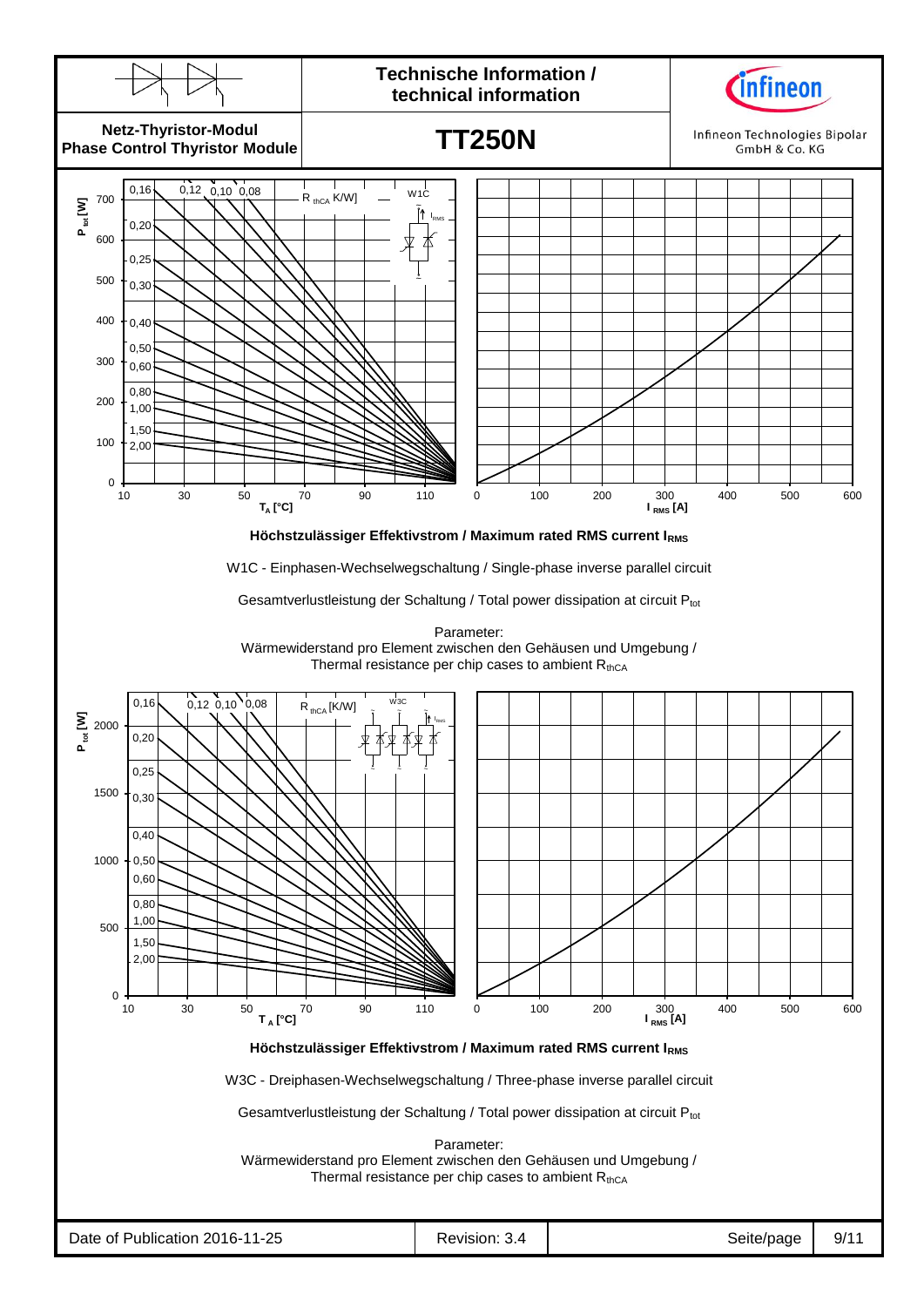